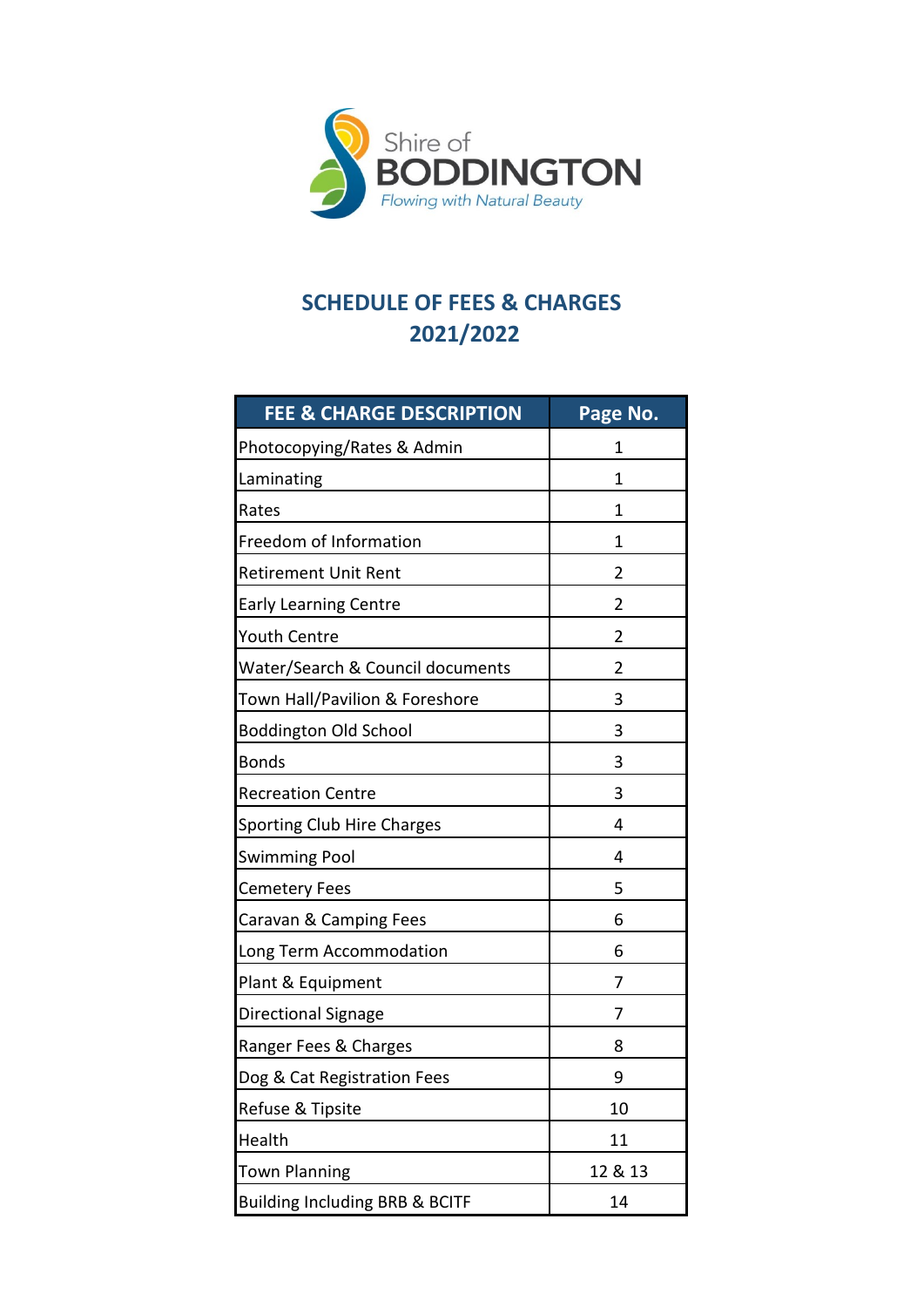| PHOTOCOPYING/FAXES/ELECTORAL ROLLS |                                  |                          |          |                          |          |  |
|------------------------------------|----------------------------------|--------------------------|----------|--------------------------|----------|--|
| GL                                 | <b>FEE/CHARGE DESCRIPTION</b>    | 2020/2021                |          | 2021/2022                |          |  |
|                                    |                                  | <b>Black &amp; White</b> | Colour   | <b>Black &amp; White</b> | Colour   |  |
|                                    | <b>Single Sided Photocopy A4</b> | per page                 | per page | per page                 | per page |  |
|                                    | 1-10 Copies                      | \$0.60                   | \$3.20   | \$0.65                   | \$3.30   |  |
|                                    | $11 - 25$                        | \$0.50                   | \$2.90   | \$0.55                   | \$3.00   |  |
| 120340100                          | 26-100                           | \$0.50                   | \$2.80   | \$0.55                   | \$3.00   |  |
|                                    | <b>Over 100</b>                  | \$0.30                   | \$2.65   | \$0.35                   | \$2.75   |  |
|                                    | <b>Over 500</b>                  | \$0.20                   | \$1.20   | \$0.25                   | \$1.30   |  |
| <b>Double Sided Photocopy A4</b>   |                                  | per page                 | per page | per page                 | per page |  |
|                                    | 1-10 Copies                      | \$0.65                   | \$5.80   | \$0.70                   | \$6.00   |  |
|                                    | $11 - 25$                        | \$0.60                   | \$5.30   | \$0.65                   | \$5.50   |  |
| 120340100                          | 26-100                           | \$0.50                   | \$5.10   | \$0.55                   | \$5.25   |  |
|                                    | <b>Over 100</b>                  | \$0.35                   | \$5.00   | \$0.40                   | \$5.20   |  |
|                                    | Single Sided Photocopy A3        | \$0.60                   | \$5.70   | \$0.65                   | \$5.90   |  |
|                                    | Double Sided Photocopy A3        | \$0.75                   | \$11.45  | \$0.80                   | \$11.75  |  |
| Laminating                         |                                  | per page                 | per page | per page                 | per page |  |
|                                    | A4                               | \$2.10                   | N/A      | \$2.15                   | N/A      |  |
|                                    | A <sub>3</sub>                   | \$3.10                   | N/A      | \$3.20                   | N/A      |  |
| 120340100                          | Faxing                           |                          |          |                          |          |  |
|                                    | Initial page                     | \$5.70                   | N/A      | \$5.85                   | N/A      |  |
|                                    | Each consecutive page(s)         | \$2.05                   | N/A      | \$2.10                   | N/A      |  |

|           | <b>RATE ENQUIRY &amp; OTHER FEES</b>                                                |           |           |  |  |  |
|-----------|-------------------------------------------------------------------------------------|-----------|-----------|--|--|--|
| GL        | <b>FEE/CHARGE DESCRIPTION</b>                                                       | 2020/2021 | 2021/2022 |  |  |  |
|           | Rates Inquiry/Orders & Requistions                                                  | \$86.00   | \$99.00   |  |  |  |
|           | 120310150 Reply to Requisitons                                                      | \$101.00  | \$103.50  |  |  |  |
|           | Rates Notices Reprint - Per Notice                                                  | \$21.25   | \$21.30   |  |  |  |
|           | 120310450 Instalment Interest Charge - excludes eligible & deferred pensioner rates | 3.00%     | 3.00%     |  |  |  |
| 120310100 | Direct Debit Administration fee Per Rate Assessment                                 | \$25.00   | \$25.00   |  |  |  |
|           | Special arrangement to pay rates and services charges per assessment                | \$25.00   | \$25.00   |  |  |  |

|    | <b>FREEDOM OF INFORMATION</b>                                                    |                    |                    |  |  |  |
|----|----------------------------------------------------------------------------------|--------------------|--------------------|--|--|--|
| GL | <b>FEE/CHARGE DESCRIPTION</b>                                                    | 2020/2021          | 2021/2022          |  |  |  |
|    | Application fee under Section 16 (1) of the FOI Act 1992*                        | \$30.00            | \$30.00            |  |  |  |
|    | Application fee under Section 16 (1) (g) of the FOI Act 1992 - Pensioners*       | \$22.50            | \$25.00            |  |  |  |
|    | Per hour charge for staff dealing with FOI application*                          | \$30.00            | \$30.00            |  |  |  |
|    | Per hour charge for supervised access*                                           | \$30.00            | \$30.00            |  |  |  |
|    | Per hour charge for staff time photocopying*                                     | \$30.00            | \$30.00            |  |  |  |
|    | Per page charge for photocopying**                                               | \$0.20             | \$0.20             |  |  |  |
|    | 120340110 Charge for duplicating a tape, film or computer information            | <b>Actual Cost</b> | <b>Actual Cost</b> |  |  |  |
|    | Delivery, packaging & postage                                                    | <b>Actual Cost</b> | <b>Actual Cost</b> |  |  |  |
|    | Advanced deposit which may be required by an agency under Section 18 (1) or      | 25%                | 25%                |  |  |  |
|    | Further advanced deposit: which may be required by an agency underSection 18     |                    |                    |  |  |  |
|    | (4) of the Act, expressed as a percentage of the estimated charges which will be |                    |                    |  |  |  |
|    | payable in excess of the application fee                                         | 75%                | 75%                |  |  |  |

**\*Limited to \$30 or less under legislation**

**\*\*Limited to \$0.20 under legislation**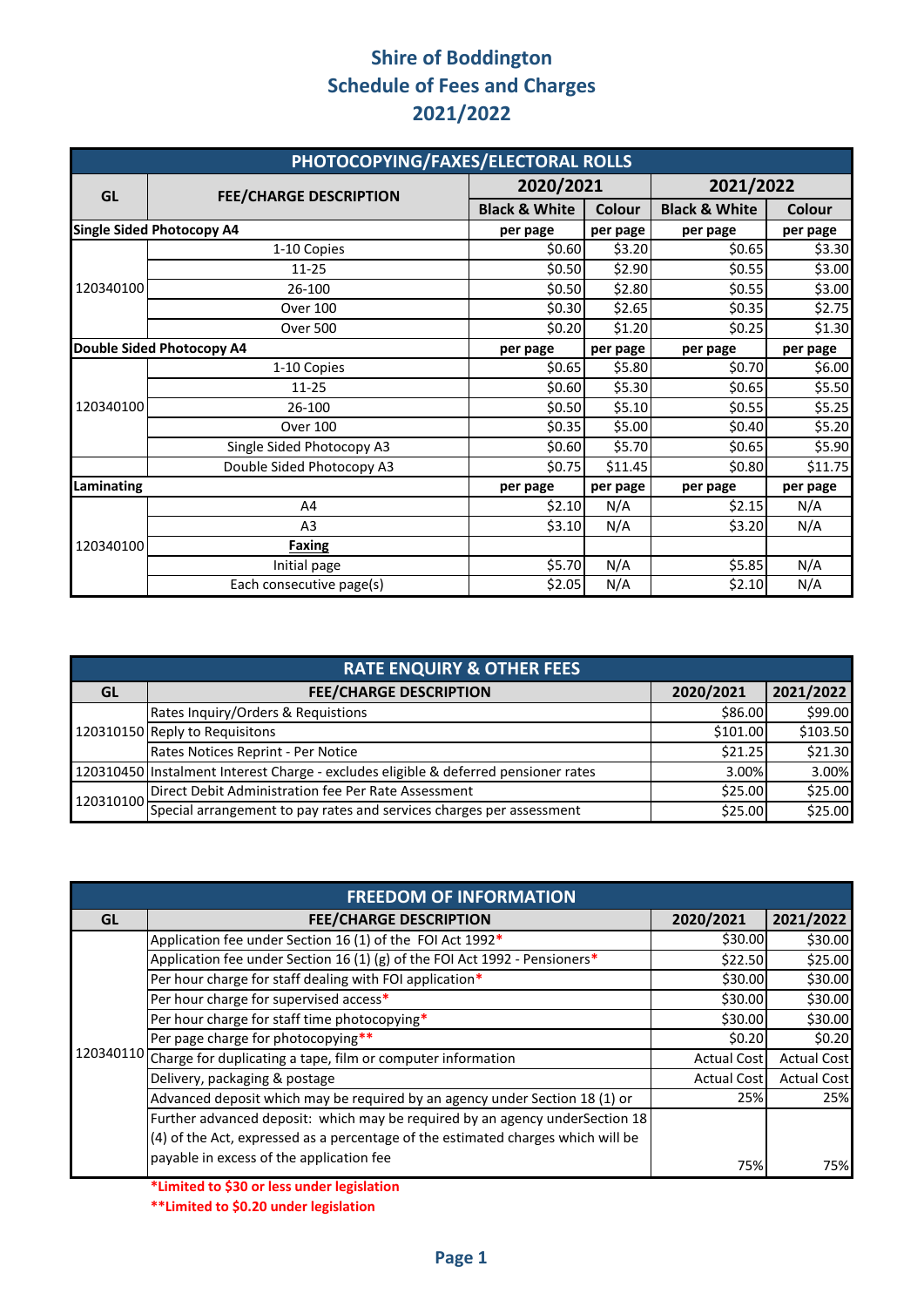#### **2021/2022**

|                   |             | <b>RETIREMENT VILLAGE &amp; INDEPENDENT LIVING UNITS</b>    |          |                     |
|-------------------|-------------|-------------------------------------------------------------|----------|---------------------|
| GL                | <b>TYPE</b> | <b>FEE/CHARGE DESCRIPTION</b>                               |          | 2020/2021 2021/2022 |
| 120820130         |             | Type 1 Unit - Includes operating cost fees (2 bed 1 garage) | \$210.00 | \$210.00            |
|                   | <b>RV</b>   | Type 3 Unit - Includes operating cost fees (3 bed 2 garage) | \$240.00 | \$240.00            |
| $\cdot$ 120820150 | IL New      | IL Units (non capital contribution on entry)                | \$230.00 | \$230.00            |
|                   |             | Leased Units - Weekly operating costs                       | \$30.00  | \$30.00             |

|           | LIVING LONGER LIVING STRONGER |         |                       |
|-----------|-------------------------------|---------|-----------------------|
| <b>GL</b> | <b>FEE/CHARGE DESCRIPTION</b> |         | 2020/2021   2021/2022 |
| 2082080   | Initial Assessment Tier 1     | \$85.00 | \$85.00               |
|           | Initial Assessment Tier 2     | \$60.00 | \$60.00               |
|           | Casual session fee Tier 1     | \$5.00  | \$5.00                |
|           | Casual session fee Tier 2     | \$5.00  | \$5.00                |

| <b>EARLY LEARNING CENTRE</b> |                                                                               |               |               |  |  |
|------------------------------|-------------------------------------------------------------------------------|---------------|---------------|--|--|
| <b>GL</b>                    | <b>FEE/CHARGE DESCRIPTION</b>                                                 | 2020/2021     | 2021/2022     |  |  |
|                              | Half Day 6AM to Midday or Midday to 6PM - Permanent Booking                   | \$62.00       | \$64.00       |  |  |
|                              | Half Day 6AM to Midday or Midday to 6PM - Casual Booking                      | \$68.00       | \$70.00       |  |  |
|                              | Full Day - Permanent Booking                                                  | \$93.00       | \$98.00       |  |  |
|                              | Full Day - Casual Booking                                                     | \$102.00      | \$105.00      |  |  |
|                              | Before School - Permanent Booking                                             | \$20.50       | \$21.00       |  |  |
|                              | Before School - Casual Booking                                                | \$22.50       | \$23.00       |  |  |
|                              | After School - Permanent Booking                                              | \$25.50       | \$26.00       |  |  |
|                              | 120820010 After School - Casual Booking                                       | \$28.00       | \$28.00       |  |  |
|                              | Short-term Care (2hrs)                                                        | \$25.50       | \$26.00       |  |  |
|                              | Early Opening Fee (5:30AM to 6:00AM)                                          | \$7.00        | \$10.00       |  |  |
|                              | Late Closing Fee (6:00PM to 6:30PM)                                           | \$7.00        | \$10.00       |  |  |
|                              | Late Fee (\$1 per minute for first 15 minutes)                                | <b>ACTUAL</b> | <b>ACTUAL</b> |  |  |
|                              | Late Fee (\$10 per minute thereafter)                                         | <b>ACTUAL</b> | <b>ACTUAL</b> |  |  |
|                              | Cancellation Notice Permanents - 2 weeks' notice - Full Fees applicable       |               |               |  |  |
|                              | Cancellation Notice Casual Bookings - 24 Hours' notice - Full Fees applicable |               |               |  |  |

| <b>YOUTH CENTRE</b> |                               |        |                     |  |  |
|---------------------|-------------------------------|--------|---------------------|--|--|
| GL                  | <b>FEE/CHARGE DESCRIPTION</b> |        | 2020/2021 2021/2022 |  |  |
| 121170600 Entry fee |                               | \$2.00 | \$0.00              |  |  |
|                     |                               |        | Seasonal            |  |  |
|                     | 121170600 Food and beverage   |        | price list          |  |  |

| <b>WATER CHARES/SEARCH FEES/BOOK SALES/COUNCIL MINUTES/SPECIAL SERIES NUMBER PLATES</b> |                                                                               |          |                     |  |  |  |
|-----------------------------------------------------------------------------------------|-------------------------------------------------------------------------------|----------|---------------------|--|--|--|
| <b>GL</b>                                                                               | <b>FEE/CHARGE DESCRIPTION</b>                                                 |          | 2020/2021 2021/2022 |  |  |  |
|                                                                                         | Standpipe Water - Commercial use per kilolitre (or part thereof)              | \$9.50   | \$9.60              |  |  |  |
|                                                                                         | Standpipe Water - Community use per kilolitre (or part thereof)               | \$3.70   | \$4.80              |  |  |  |
| 120510100                                                                               | Standpipe Water (all) - Minimum fee                                           | \$0.00   | \$9.60              |  |  |  |
|                                                                                         | Standpipe Access Cards or Keys: First Registration GST Free (Bond)            | \$115.00 | \$118.00            |  |  |  |
|                                                                                         | Standpipe Water - Non-potable Commercial use per kL (or part thereof)         | \$1.85   | \$2.50              |  |  |  |
|                                                                                         | Standpipe Water - Non-potable Community use per kL (or part thereof)          | \$0.00   | \$1.85              |  |  |  |
|                                                                                         | 120340100 Search fees: eg. Property File, general etc (Minimum 1 Hour Charge) | \$63.00  | \$64.60             |  |  |  |
|                                                                                         | 121160200 History Books - Becoming Boddington                                 | \$32.85  | \$33.70             |  |  |  |
|                                                                                         | 120340100 Council Minutes (per copy) - Free of charge on website              | \$46.30  | \$47.50             |  |  |  |
|                                                                                         | 120340250 Special Series Number Plates*                                       | \$305.00 | \$307.70            |  |  |  |
|                                                                                         |                                                                               |          |                     |  |  |  |

**\*DOT Portion \$205.00 + Shire Charge**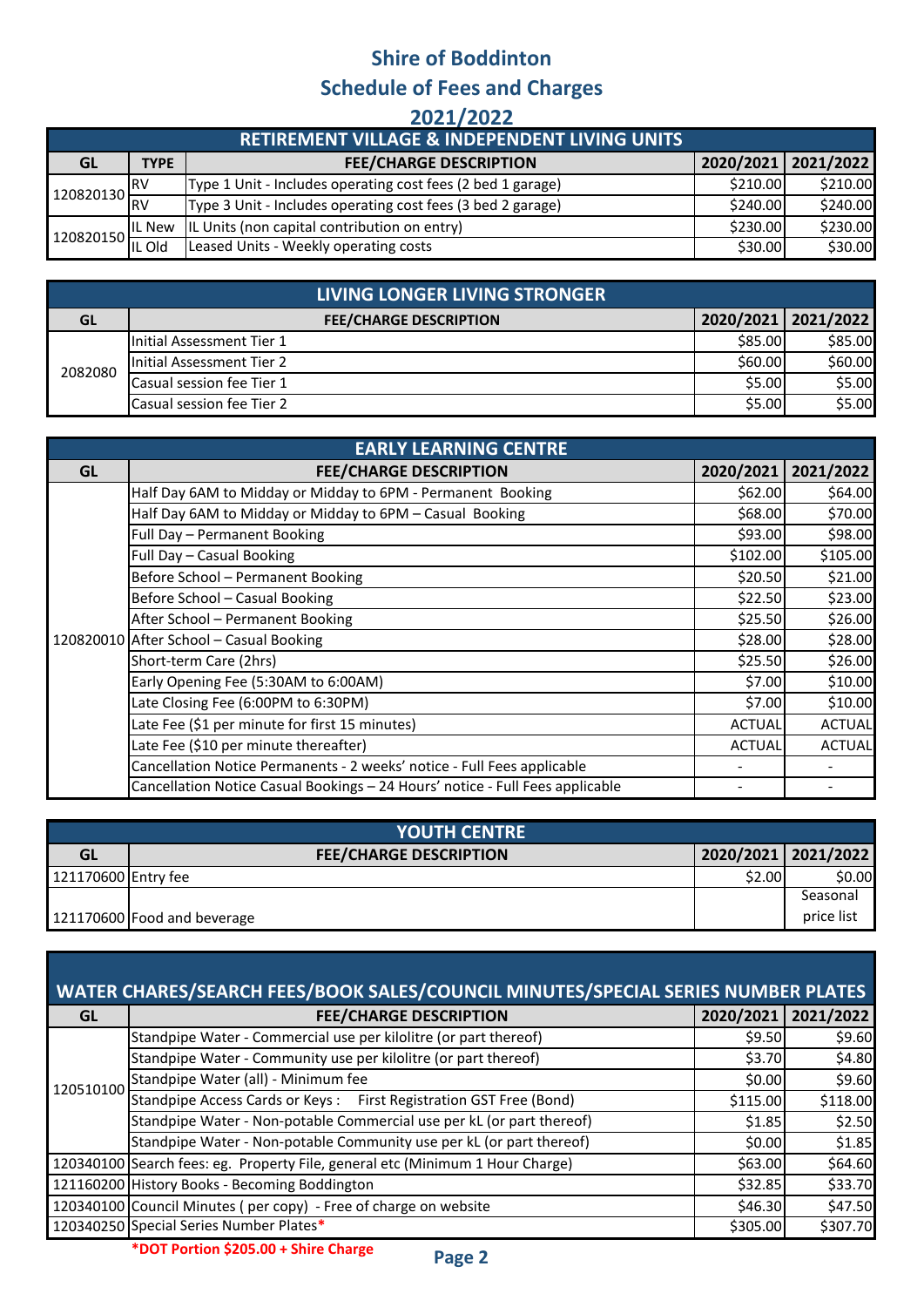|                                                                                     | TOWN HALL/PAVILLION/FORESHORE/TOWN OVAL/SCHOOL OVAL/BODDINGTON OLD SCHOOL HIRE |             |              |             |              |  |  |
|-------------------------------------------------------------------------------------|--------------------------------------------------------------------------------|-------------|--------------|-------------|--------------|--|--|
| GL                                                                                  | <b>FEE/CHARGE DESCRIPTION</b>                                                  |             | 2020/2021    | 2021/2022   |              |  |  |
|                                                                                     | <b>Local Clubs/ Local Community Groups</b>                                     | Per 8 hours | Per 24 hours | Per 8 hours | Per 24 hours |  |  |
|                                                                                     | No Alcohol                                                                     | \$36.00     | \$56.00      | \$36.90     | \$57.00      |  |  |
| 121110100                                                                           | No Alcohol hourly rate                                                         | \$11.60     | \$11.60      | \$11.90     | \$12.00      |  |  |
|                                                                                     | Consuming alcohol - BYO                                                        | \$126.00    | \$210.00     | \$129.15    | \$215.00     |  |  |
|                                                                                     | Consuming/selling alcohol - licenced (no hourly rate offered)                  | \$147.00    | \$242.00     | \$150.70    | \$248.00     |  |  |
| Any other hirer                                                                     |                                                                                | Per 8 hours | Per 24 hours | Per 8 hours | Per 24 hours |  |  |
|                                                                                     | No Alcohol                                                                     | \$184.00    | \$245.00     | \$188.60    | \$250.00     |  |  |
|                                                                                     | 121110100 No Alcohol hourly rate                                               | \$26.30     | \$26.30      | \$27.00     | \$27.00      |  |  |
|                                                                                     | Consuming/selling alcohol - licenced (no hourly rate offered)                  | \$202.00    | \$274.00     | \$207.05    | \$280.00     |  |  |
| Local Community Groups facilitating activities for the children/youth of Boddington |                                                                                | Per 8 hours | Per 24 hours | Per 8 hours | Per 24 hours |  |  |
| 121110100                                                                           | <b>Emergency Service Groups</b>                                                | \$0.00      | \$0.00       | \$0.00      | \$0.00       |  |  |
|                                                                                     | Town Oval - light usage (all users) hourly rate                                | \$15.80     | \$15.80      | \$16.20     | \$16.00      |  |  |

| <b>BODDINGTON OVALS</b> |                                       |            |           |  |  |
|-------------------------|---------------------------------------|------------|-----------|--|--|
| <b>GL</b>               | <b>FEE/CHARGE DESCRIPTION</b>         | 2020/2021  | 2021/2022 |  |  |
| 121130300               | Oval - Community Group day rate       | \$242.00   | \$248.00  |  |  |
|                         | Oval - Community Group per hour       | <b>TBD</b> | \$10.00   |  |  |
|                         | Oval - Non - Community Group day rate | \$605.00   | \$620.00  |  |  |
|                         | Oval - Non - Community Group per hour | <b>TBD</b> | \$25.00   |  |  |

| <b>BONDS</b> |                                     |           |           |  |  |
|--------------|-------------------------------------|-----------|-----------|--|--|
| GL           | <b>FEE/CHARGE DESCRIPTION</b>       | 2020/2021 | 2021/2022 |  |  |
|              | Access, Facility and Key*           | \$115.00  | \$118.00  |  |  |
|              | <b>Cleaning Bond</b>                | \$115.00  | \$118.00  |  |  |
|              | 173211000 Sporting Clubs (key bond) | \$115.00  | \$118.00  |  |  |
|              | Key Bond**                          | \$115.00  | \$118.00  |  |  |
|              | Gazebo Bond                         | \$115.00  | \$118.00  |  |  |

 **returned to the same card. \* Standpipe access cards and keys returned within 24 hours, where payment has been made by credit card, bond can be** 

**\*\*Key Bond is applicable to all hirers.** 

| <b>RECREATION CENTRE CHARGES</b> |                                                   |          |                     |          |                     |  |
|----------------------------------|---------------------------------------------------|----------|---------------------|----------|---------------------|--|
| <b>GL</b>                        | <b>FEE/CHARGE DESCRIPTION</b>                     |          | 2020/2021           |          | 2021/2022           |  |
|                                  | <b>Function Room</b>                              | Private  | <b>With Alcohol</b> | Private  | <b>With Alcohol</b> |  |
|                                  | (8am-5pm)                                         | \$126.00 | \$158.00            | \$129.15 | \$162.00            |  |
|                                  | 24 hr period                                      | \$263.00 | \$295.00            | \$269.60 | \$302.00            |  |
|                                  | Per hour                                          | \$31.60  | \$36.80             | \$32.40  | \$37.00             |  |
|                                  | Kitchen                                           |          |                     |          |                     |  |
|                                  | 24 hour period                                    | \$79.00  | N/A                 | \$81.00  | N/A                 |  |
|                                  | <b>Internal Amenities (Access)</b>                | \$79.00  | \$79.00             | \$81.00  | \$81.00             |  |
|                                  | <b>Kitchen &amp; Function</b>                     |          |                     |          |                     |  |
| 121130350                        | 24 hour period                                    | \$316.00 | \$347.00            | \$323.90 | \$355.00            |  |
|                                  | <b>CMCA Whole of facility (except hardcourts)</b> |          |                     |          |                     |  |
|                                  | Per event (weekly)                                | N/A      | \$3,000.00          | N/A      | \$3,075.00          |  |
|                                  | <b>Equipment/Cutlery Hire</b>                     |          |                     |          |                     |  |
|                                  | Projector                                         | \$35.00  |                     |          |                     |  |
|                                  | Hire for under 40 settings                        | \$46.00  |                     |          |                     |  |
|                                  | Hire for 41 or more settings                      | \$70.00  |                     |          |                     |  |
|                                  | <b>Stadium</b>                                    |          |                     |          |                     |  |
|                                  | Single court per hour                             |          | \$21.00             | \$22.00  |                     |  |
|                                  | Double court per hour                             |          | \$32.00             |          | \$33.00             |  |

**\*\* Furniture purchased for the Recreation Centre is not to be removed or taken to other venues.**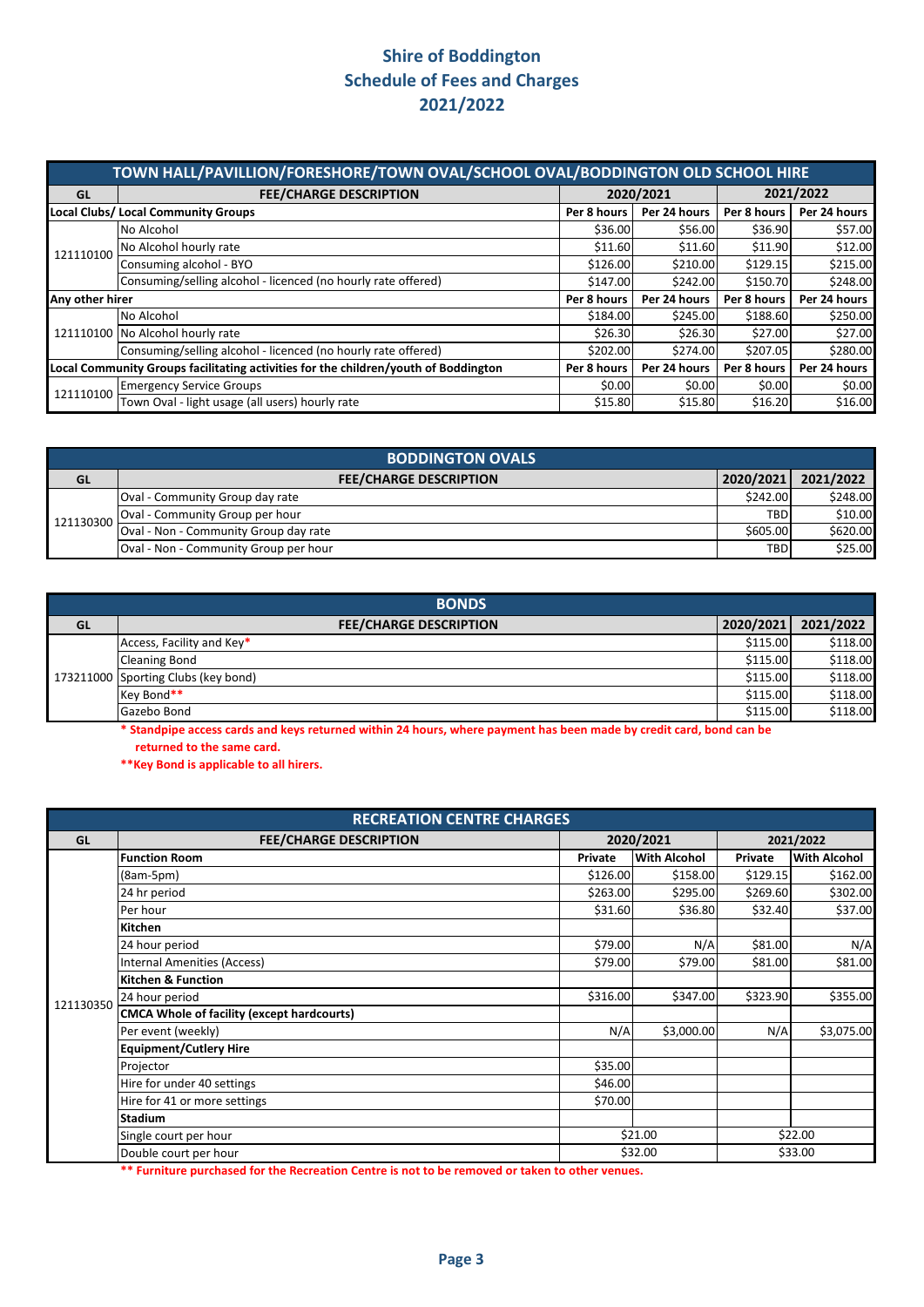|           | <b>SPORTING CLUB HIRE CHARGES</b>           |            |            |  |  |  |
|-----------|---------------------------------------------|------------|------------|--|--|--|
| <b>GL</b> | <b>FEE/CHARGE DESCRIPTION</b>               | 2020/2021  | 2021/2022  |  |  |  |
|           | Boddington Badminton Club - includes junior | \$321.00   | \$321.00   |  |  |  |
|           | Boddington Cricket Club - includes junior   | \$492.50   | \$492.50   |  |  |  |
|           | Boddington Football Club - includes junior  | \$4,550.00 | \$4,550.00 |  |  |  |
| 121130900 | Boddington Netball Club - includes junior   | \$1,138.50 | \$1,138.50 |  |  |  |
|           | Boddington Tennis Club - includes junior    | \$1,138.50 | \$1,138.50 |  |  |  |
|           | Boddington Soccer Club - includes junior    | \$126.30   | \$126.30   |  |  |  |
|           | <b>Boddington Junior Basketball</b>         | \$126.30   | \$126.30   |  |  |  |
|           | <b>Introductory Sports Initial Fee</b>      | \$91.60    | \$91.60    |  |  |  |

|           | <b>SWIMMING POOL CHARGES</b>                      |                     |           |  |  |  |
|-----------|---------------------------------------------------|---------------------|-----------|--|--|--|
| <b>GL</b> | <b>FEE/CHARGE DESCRIPTION</b>                     | 2020/2021 2021/2022 |           |  |  |  |
|           | Season family - immediate dependants only         | \$240.00            | \$245.00  |  |  |  |
|           | Season - Adult                                    | \$109.50            | \$112.00  |  |  |  |
|           | Season - Child 3-17 yrs & Seniors card holder     | \$60.00             | \$61.00   |  |  |  |
|           | Daily - Adult                                     | \$3.10              | \$3.20    |  |  |  |
|           | Daily - Child 3 - 17 years                        | \$2.10              | \$2.00    |  |  |  |
|           | Daily - Concessions                               | \$1.60              | \$2.00    |  |  |  |
| 2112020   | Daily - Aged Pensioners/Seniors                   | \$1.60              | \$2.00    |  |  |  |
|           | Daily - School entry                              | \$1.60              | \$2.00    |  |  |  |
|           | Discounted Pass - Adult (10 entries) 10% discount | \$29.40             | \$28.80   |  |  |  |
|           | Discounted Pass - Child (10 entries) 10% discount | \$19.50             | \$18.00   |  |  |  |
|           | Lane Hire (commercial operators)                  | \$19.00             | \$19.50   |  |  |  |
|           | After Hours Fee                                   | \$68.40             | \$70.00   |  |  |  |
|           | <b>Swimming Carnival</b>                          | No Charge           | No Charge |  |  |  |

**\* Children under 10 are not permitted to the Swimming pool unless under adult supervision**

**(18 years and over)**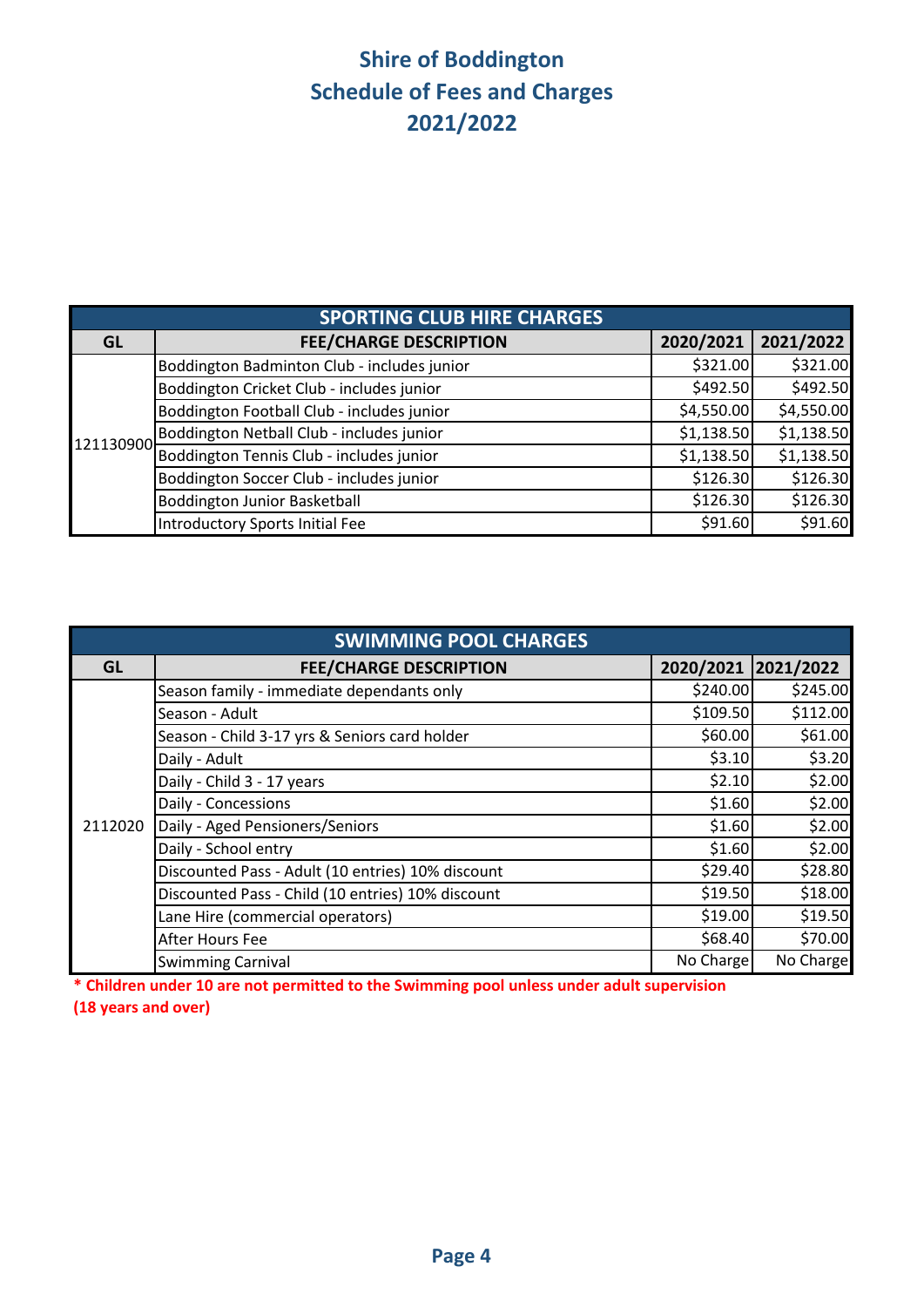|                                                                                                                    | <b>CEMETERY FEES</b>                                           |               |               |  |  |  |  |  |
|--------------------------------------------------------------------------------------------------------------------|----------------------------------------------------------------|---------------|---------------|--|--|--|--|--|
| <b>GL</b>                                                                                                          | <b>FEE/CHARGE DESCRIPTION</b>                                  | 2020/2021     | 2021/2022     |  |  |  |  |  |
|                                                                                                                    | <b>Burial</b>                                                  | \$663.00      | \$1,925.00    |  |  |  |  |  |
|                                                                                                                    | Extra depth (per 300mm)                                        | \$168.00      | \$170.00      |  |  |  |  |  |
|                                                                                                                    |                                                                |               |               |  |  |  |  |  |
|                                                                                                                    | Ordinary Grave - No Masonry                                    | \$696.00      | \$1,923.00    |  |  |  |  |  |
|                                                                                                                    |                                                                |               |               |  |  |  |  |  |
|                                                                                                                    | Grant of right of burial GST FREE                              | \$126.00      | \$180.00      |  |  |  |  |  |
|                                                                                                                    | 2105020 Exhumation Fee                                         | \$1,390.00    | \$2,400.00    |  |  |  |  |  |
| 2105020<br><b>Grave Re-opening</b><br><b>Land for Graves</b><br>2105020<br>2105020<br>2105020<br>210520<br>2105020 | <b>Re-internment After Exhumation</b>                          | \$696.00      | \$1,200.00    |  |  |  |  |  |
|                                                                                                                    |                                                                |               |               |  |  |  |  |  |
|                                                                                                                    | Permission to Erect Headstone                                  | \$177.00      | \$177.00      |  |  |  |  |  |
|                                                                                                                    | Permit                                                         | \$25.00       | \$25.00       |  |  |  |  |  |
|                                                                                                                    | <b>Funeral Director's licence</b>                              |               |               |  |  |  |  |  |
|                                                                                                                    | <b>Annual Fee</b>                                              | \$505.00      | \$505.00      |  |  |  |  |  |
|                                                                                                                    | Single Funeral Permit                                          | \$85.00       | \$85.00       |  |  |  |  |  |
|                                                                                                                    | Re-issue of Grant of Burial/Registration of Assigned Grant GST |               |               |  |  |  |  |  |
|                                                                                                                    | <b>FREE</b>                                                    | \$85.00       | \$180.00      |  |  |  |  |  |
|                                                                                                                    | <b>Penalty Fees - Additional Charge</b>                        |               |               |  |  |  |  |  |
|                                                                                                                    | Internment of Oblong or Oversized Casket                       | \$241.00      | \$250.00      |  |  |  |  |  |
| <b>Monumental Work</b><br><b>Disposal of Ashes</b><br><b>Reservations</b>                                          | Internment on weekend, public holiday or after hours           | \$33.00       | \$200.00      |  |  |  |  |  |
|                                                                                                                    |                                                                |               |               |  |  |  |  |  |
|                                                                                                                    | <b>Spreading of Ashes</b>                                      | \$76.00       | \$0.00        |  |  |  |  |  |
|                                                                                                                    | 2105020 Second Internment- Second Plaque on Plate              | At cost + 10% | At cost + 10% |  |  |  |  |  |
|                                                                                                                    | Placement of Ashes in Existing Family Grave 300 mm depth       | \$174.00      | \$250.00      |  |  |  |  |  |
|                                                                                                                    |                                                                |               |               |  |  |  |  |  |
|                                                                                                                    | Niche Wall - single                                            | \$76.00       | \$180.00      |  |  |  |  |  |
|                                                                                                                    | <b>Miscellaneous Charges</b>                                   |               |               |  |  |  |  |  |
|                                                                                                                    | Copy of Grant of Burial                                        | \$34.00       | \$35.00       |  |  |  |  |  |
|                                                                                                                    | Plaques                                                        | At cost       | At Cost + 10% |  |  |  |  |  |
|                                                                                                                    | Plaque Installation Costs (staff labour)                       | \$86.00       | \$150.00      |  |  |  |  |  |
|                                                                                                                    | Chair Hire - per chair (incl GST)                              |               | \$1.65        |  |  |  |  |  |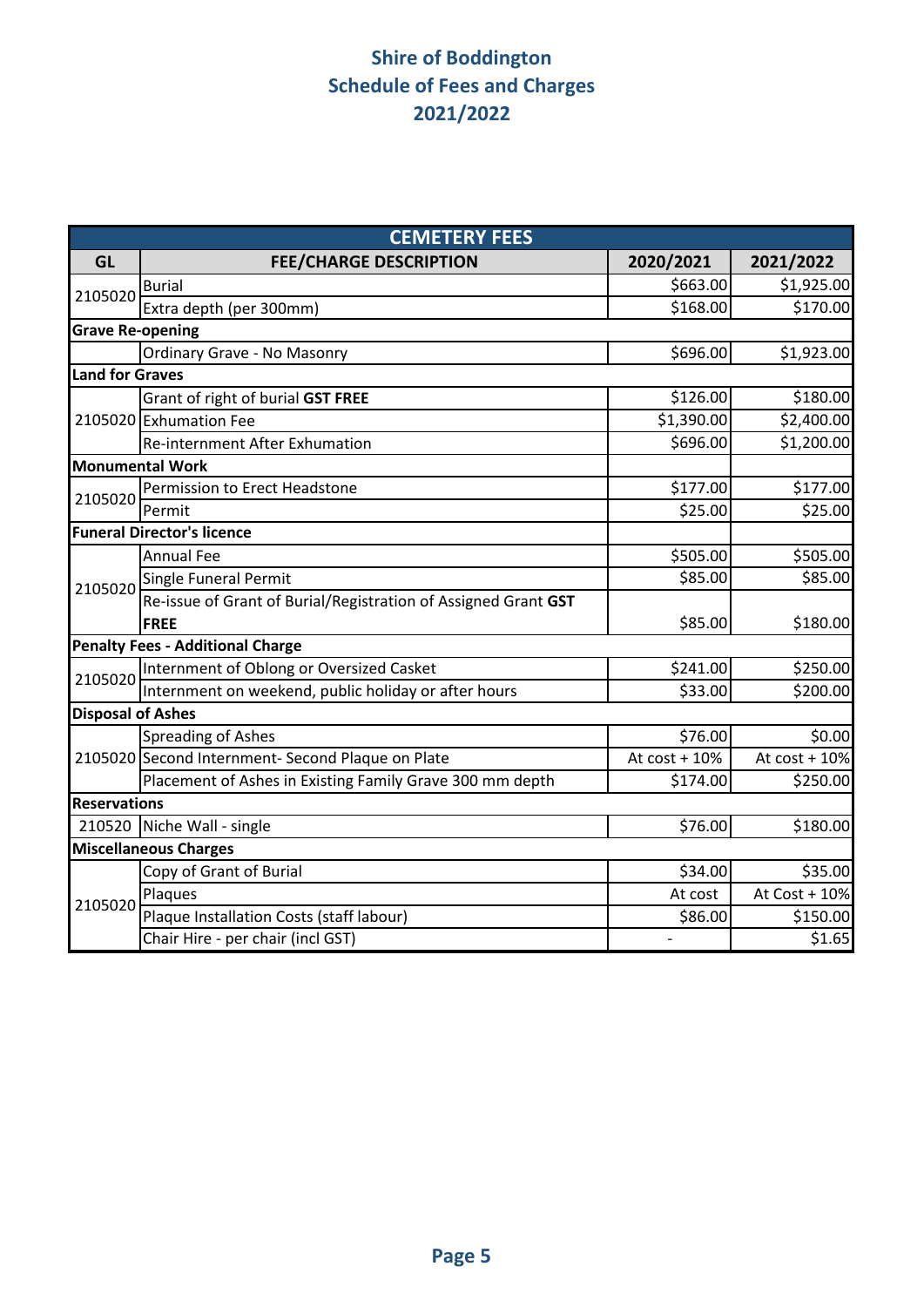|         | <b>CARAVAN &amp; CAMPING SITES</b>                               |            |                   |            |                   |  |  |
|---------|------------------------------------------------------------------|------------|-------------------|------------|-------------------|--|--|
|         |                                                                  |            | 2020/2021         | 2021/2022  |                   |  |  |
| G/L     | <b>FEE/CHARGE DESCRIPTION</b>                                    | 2 Adults & | <b>Additional</b> | 2 Adults & | <b>Additional</b> |  |  |
|         |                                                                  | 2 Children | persons           | 2 Children | per/person        |  |  |
|         | En-suite site - weekly                                           | \$230.00   | N/A               | \$230.00   | N/A               |  |  |
|         | En-suite site - single night                                     | \$57.00    | \$10.00           | \$57.00    | \$10.50           |  |  |
|         | Other sites - weekly                                             | \$190.00   | \$30.00           | \$190.00   | \$31.00           |  |  |
|         | Other sites - single night                                       | \$35.00    | \$10.00           | \$35.00    | \$10.50           |  |  |
|         | Camping - powered                                                | \$20.00    | \$8.00            | \$25.00    | \$8.50            |  |  |
| 2132060 | Camping - Non - powered                                          | \$20.00    | \$8.00            | \$20.00    | \$8.50            |  |  |
|         |                                                                  |            |                   |            |                   |  |  |
|         |                                                                  |            | \$5 power (if     |            | \$6 power (if     |  |  |
|         | Caravan Clubs (self-contained camping)                           | \$10.40    | required)         | \$10.40    | required)         |  |  |
|         | Caravan Clubs discount on all fees                               | 10%        | N/A               | 10%        | N/A               |  |  |
|         | TAWKers children stay for free up to 3 nights on presentation of |            |                   |            |                   |  |  |
|         | membership                                                       |            |                   |            |                   |  |  |

| OVERNIGHT ACCOMODATION (OLD POLICE STATION)- Maximum 6 guests |                                                                     | 2020/2021<br>2021/2022 |     |          |         |
|---------------------------------------------------------------|---------------------------------------------------------------------|------------------------|-----|----------|---------|
|                                                               | Per night (up to 4 persons)                                         | \$150.00               | N/A | \$150.00 | \$25.00 |
|                                                               | $\frac{2132065}{Per\ right - Rodeo\ Fri/Sat\ (up\ to\ 4\ persons)}$ | \$300.00               | N/A | \$300.00 | \$25.00 |

|         | Overflow Camping (max 2 adults 4 children per site) | 2020/2021 | 2021/2022 |
|---------|-----------------------------------------------------|-----------|-----------|
| 2132060 | Overflow camping (non rodeo) per site               | \$16.00   | \$16.00   |
|         | Overflow camping (non rodeo) per person             |           | \$10.00   |
|         | Rodeo Weekend Fri/Sat only - per Adult              | \$26.00   | \$26.00   |
|         | Rodeo Weekend Fri/Sat only - per Child              | \$10.40   | \$10.40   |

|     | LONG TERM ACCOMMODATION - 28 CONTINUOUS NIGHTS OR MORE (GST INCLUDED IN RATE) |                        |                                   |                   |            |  |  |
|-----|-------------------------------------------------------------------------------|------------------------|-----------------------------------|-------------------|------------|--|--|
|     |                                                                               | 2020/2021<br>2021/2022 |                                   |                   |            |  |  |
| G/L | <b>FEE/CHARGE DESCRIPTION</b>                                                 | 2 Adults &             | <b>Additional</b><br>2 Adults & 2 | <b>Additional</b> |            |  |  |
|     |                                                                               | 2 Children             | persons                           | Children          | per/person |  |  |
|     | En-suite site - weekly                                                        | \$180.00               | \$30.00                           | \$185.00          | \$31.00    |  |  |
|     | 2132010 Other sites - weekly                                                  | \$160.00               | \$30.00                           | \$164.00          | \$31.00    |  |  |
|     | Tenancy documentation preparation fee (3 months or over)                      | N/A                    | \$60.30                           | N/A               | \$61.80    |  |  |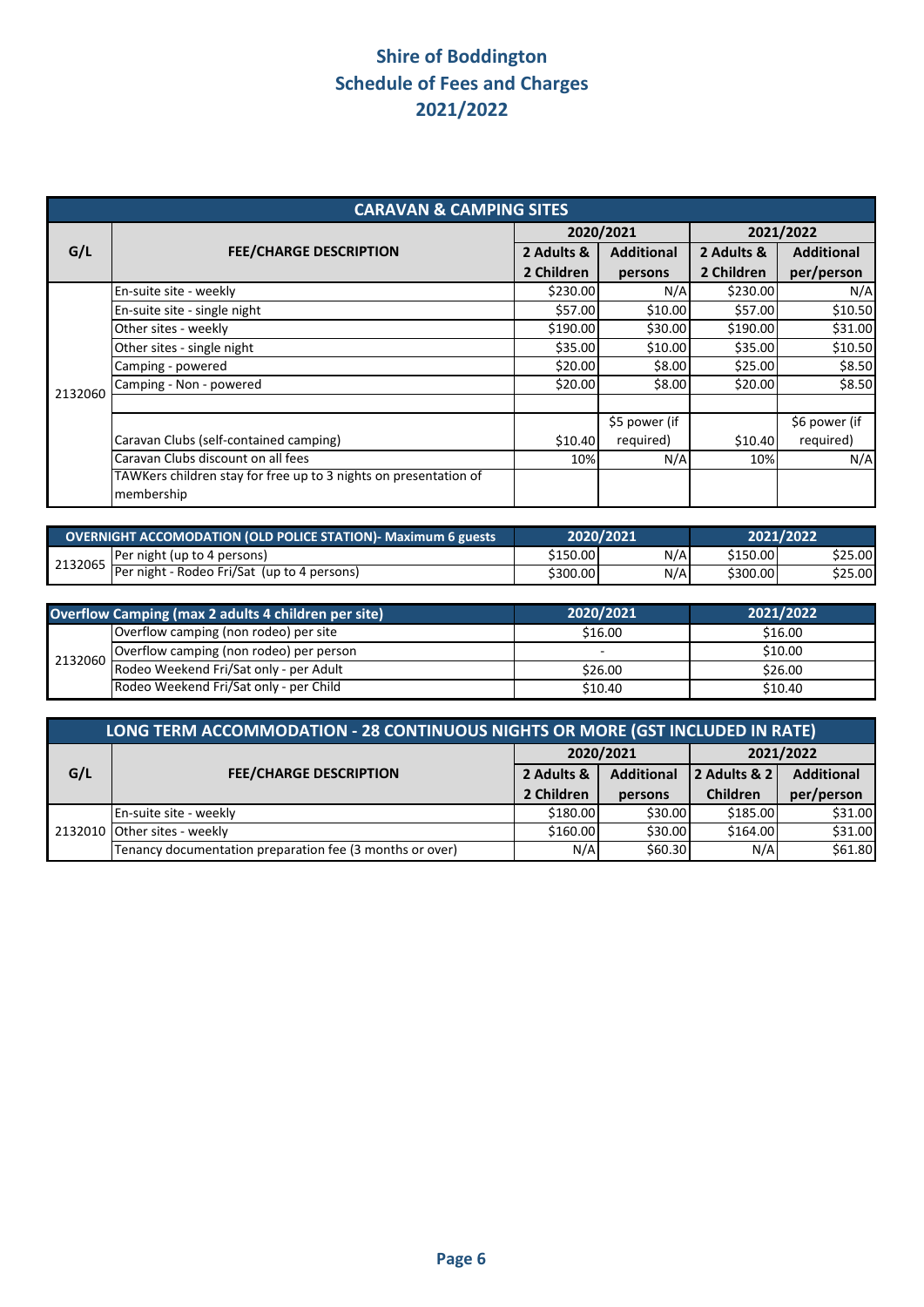|           | PLANT & EQUIPMENT/PRIVATE WORKS (HOURLY) |           |           |
|-----------|------------------------------------------|-----------|-----------|
| <b>GL</b> | <b>FEE/CHARGE DESCRIPTION</b>            | 2020/2021 | 2021/2022 |
|           | 121460050 Grader per hour                | \$195.00  | \$200.00  |
|           | Truck (tandem) (10m3) per hour           | \$183.00  | \$188.00  |
|           | Loader per hour                          | \$183.00  | \$188.00  |
|           | Tractor per hour                         | \$166.00  | \$170.00  |
|           | Multi Tyred Roller per hour + MOB        | \$173.00  | \$177.00  |
|           | Massey Loader/Tractor per hour           | \$166.00  | \$170.00  |
|           | Road Broom & Utility                     | \$183.00  | \$188.00  |
|           | Footpath sweeper                         | \$166.00  | \$170.00  |
|           | Tractor & slasher                        |           | \$200.00  |
|           | Utility per hour                         | \$86.00   | \$88.00   |
|           | Supervisor (including vehicle) per hour  | \$183.00  | \$188.00  |
|           | Supervisor (excluding vehicle) per hour  | \$97.00   | \$99.00   |
|           | Labour Hire per hour                     | \$86.00   | \$88.00   |
|           | <b>Overtime Labour Charge</b>            |           |           |
|           | Time and a half per hour                 | \$135.00  | \$138.00  |
|           | Double time per hour                     | \$173.00  | \$177.00  |

|    | <b>DIRECTIONAL SIGNAGE</b>                                       |           |           |  |  |  |  |
|----|------------------------------------------------------------------|-----------|-----------|--|--|--|--|
| GL | <b>FEE/CHARGE DESCRIPTION</b>                                    | 2020/2021 | 2021/2022 |  |  |  |  |
|    | Directional Signage Request                                      | \$100.00  | \$102.00  |  |  |  |  |
|    | 121460050 Directional Signage Ordering, Manufacturing & Erection | \$420.00  | \$430.00  |  |  |  |  |
|    | Directional signage Return                                       | \$100.00  | \$102.00  |  |  |  |  |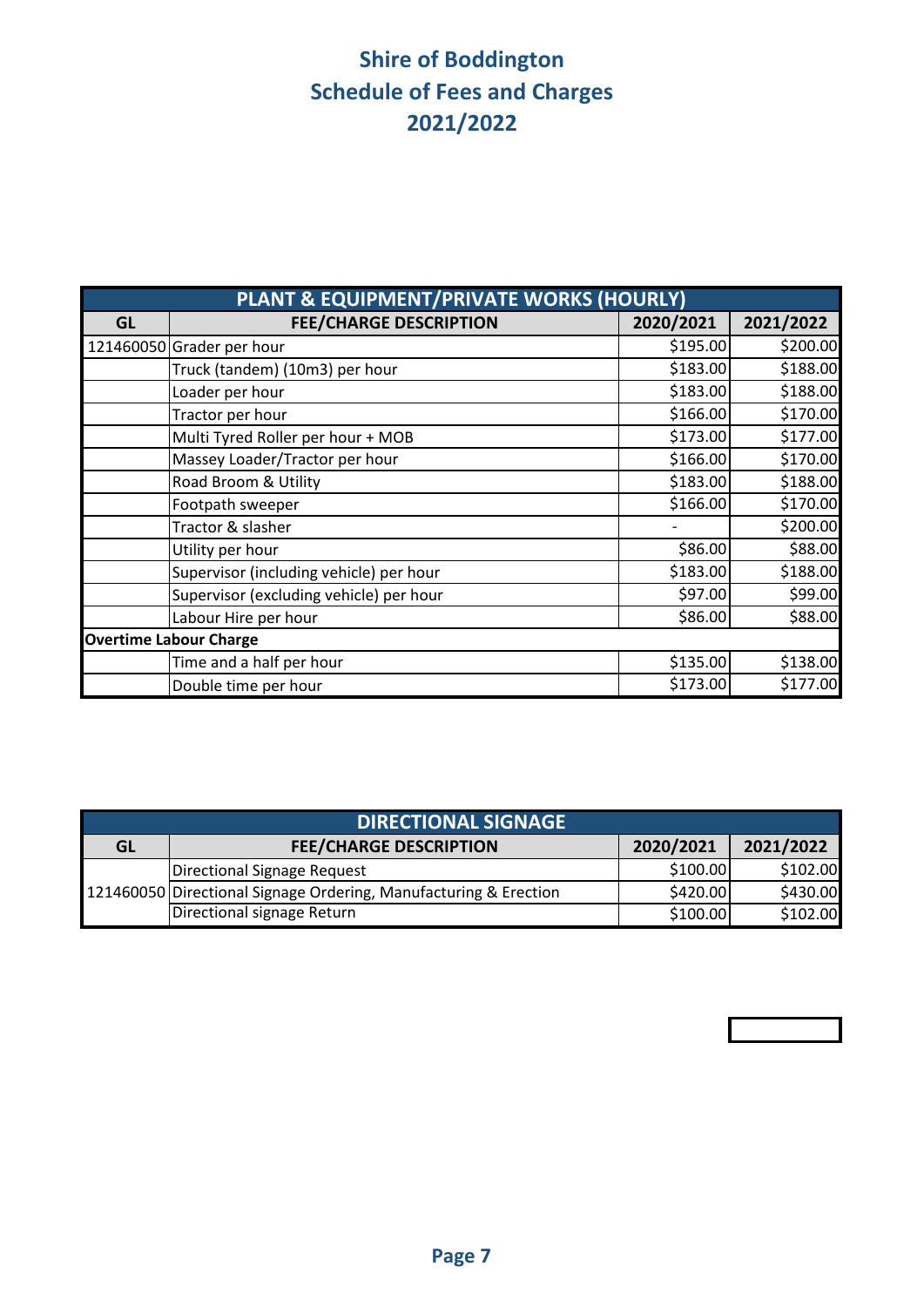|                                                            | <b>RANGER FEES &amp; CHARGES</b>                                       |                           |                           |
|------------------------------------------------------------|------------------------------------------------------------------------|---------------------------|---------------------------|
| GL                                                         | <b>FEE/CHARGE DESCRIPTION</b>                                          | 2020/2021                 | 2021/2022                 |
| <b>Animals</b>                                             |                                                                        |                           |                           |
|                                                            | 120520200 Animal destruction fee - (during office hours)               | \$88.50                   | \$90.70                   |
|                                                            | Ranger call out fee - applicable in cases of livestock wander          |                           |                           |
| <b>Impound fees</b><br>120520100<br>120530400<br>120530300 | on road, animal destruction and illegal burning - per hour             |                           |                           |
|                                                            | fee (min 3 hours)                                                      | \$151.60                  | \$155.40                  |
|                                                            | 120520100 Transportation of animals impounded per vehicle load or part | At $cost + 10%$           | At $cost + 10%$           |
|                                                            | thereof                                                                | <b>Administration Fee</b> | <b>Administration Fee</b> |
|                                                            | Wandering livestock - Local law charge                                 | \$240.00                  | \$246.00                  |
|                                                            | Additional labour fee for dealing with stock                           | \$86.30                   | \$88.50                   |
|                                                            |                                                                        |                           |                           |
|                                                            | Mon - Fri (excluding public holidays) 8am - 5pm                        | \$68.40                   | \$70.10                   |
|                                                            | All other times                                                        | \$184.00                  | \$188.60                  |
|                                                            | <b>Impound Sustenance Fees -daily</b>                                  |                           |                           |
|                                                            | Dogs & Cats                                                            | \$22.00                   | \$22.60                   |
|                                                            | 120520100 Horses, mules, bulls, geldings etc (per head)                | \$21.00                   | \$21.55                   |
|                                                            | Pigs, rams, lambs, goats etc. (per head)                               | \$14.00                   | \$14.50                   |
|                                                            | <b>Animal Trap - Bond &amp; Hiring fee</b>                             |                           |                           |
|                                                            | Bond - cat trap small, dog/fox trap large (per trap)                   | \$115.00                  | \$118.00                  |
|                                                            | 120520400 Hire first week                                              | \$14.00<br>\$39.00        | \$14.40                   |
|                                                            | \$39.00                                                                |                           |                           |
|                                                            |                                                                        |                           |                           |
|                                                            | Parking in no parking area                                             | \$58.00                   | \$60.00                   |
| Hire weekly after first week<br><b>Parking Local Laws</b>  | Parking contrary top signs or limitations                              | \$58.00                   | \$60.00                   |
|                                                            | Parking contrary to directions of an Authorised person                 | \$58.00                   | \$60.00                   |
|                                                            | Parking during prohibited period                                       | \$58.00                   | \$60.00                   |
|                                                            | Parking against the flow of traffic                                    | \$58.00                   | \$60.00                   |
|                                                            | Parking closer than 1 metre from another vehicle                       | \$58.00                   | \$60.00                   |
|                                                            | Causing obstruction                                                    | \$58.00                   | \$60.00                   |
|                                                            | Double Parking                                                         | \$58.00                   | \$60.00                   |
|                                                            | Denying access to private drive or right of way                        | \$58.00                   | \$60.00                   |
|                                                            | Parking on footpath                                                    | \$58.00                   | \$60.00                   |
|                                                            | Parking within 10 metres of intersection                               | \$58.00                   | \$60.00                   |
|                                                            | Parking in thoroughfare for purpose of sale                            | \$58.00                   | \$60.00                   |
|                                                            | Parking a trailer or Caravan on a thoroughfare                         | \$58.00                   | \$60.00                   |
|                                                            | Parking in thoroughfare for purpose of repairs                         | \$58.00                   | \$60.00                   |
|                                                            | Parking an unlicenced vehicle on a thoroughfare                        | \$58.00                   | \$60.00                   |
|                                                            | Driving or parking on a Reserve                                        | \$58.00                   | \$60.00                   |
|                                                            | Stopping contrary to a "No Stopping" sign                              | \$58.00                   | \$60.00                   |
|                                                            | Failure to park wholly within parking bay                              | \$58.00                   | \$60.00                   |
|                                                            | Removing, defacing or altering the mark of, an Authorised              |                           |                           |
|                                                            | Person                                                                 | \$58.00                   | \$60.00                   |
|                                                            | <b>Vehicles/Abandoned Vehicles Recovery</b>                            |                           |                           |
|                                                            | During office hours plus tow vehicle recovery of cost charges,         |                           |                           |
|                                                            | plus refuse charges applicable                                         | \$87.00                   | \$89.20                   |
|                                                            | After hours plus tow vehicle recovery of cost charges, plus            |                           |                           |
|                                                            | refuse charges applicable                                              | \$153.50                  | \$157.40                  |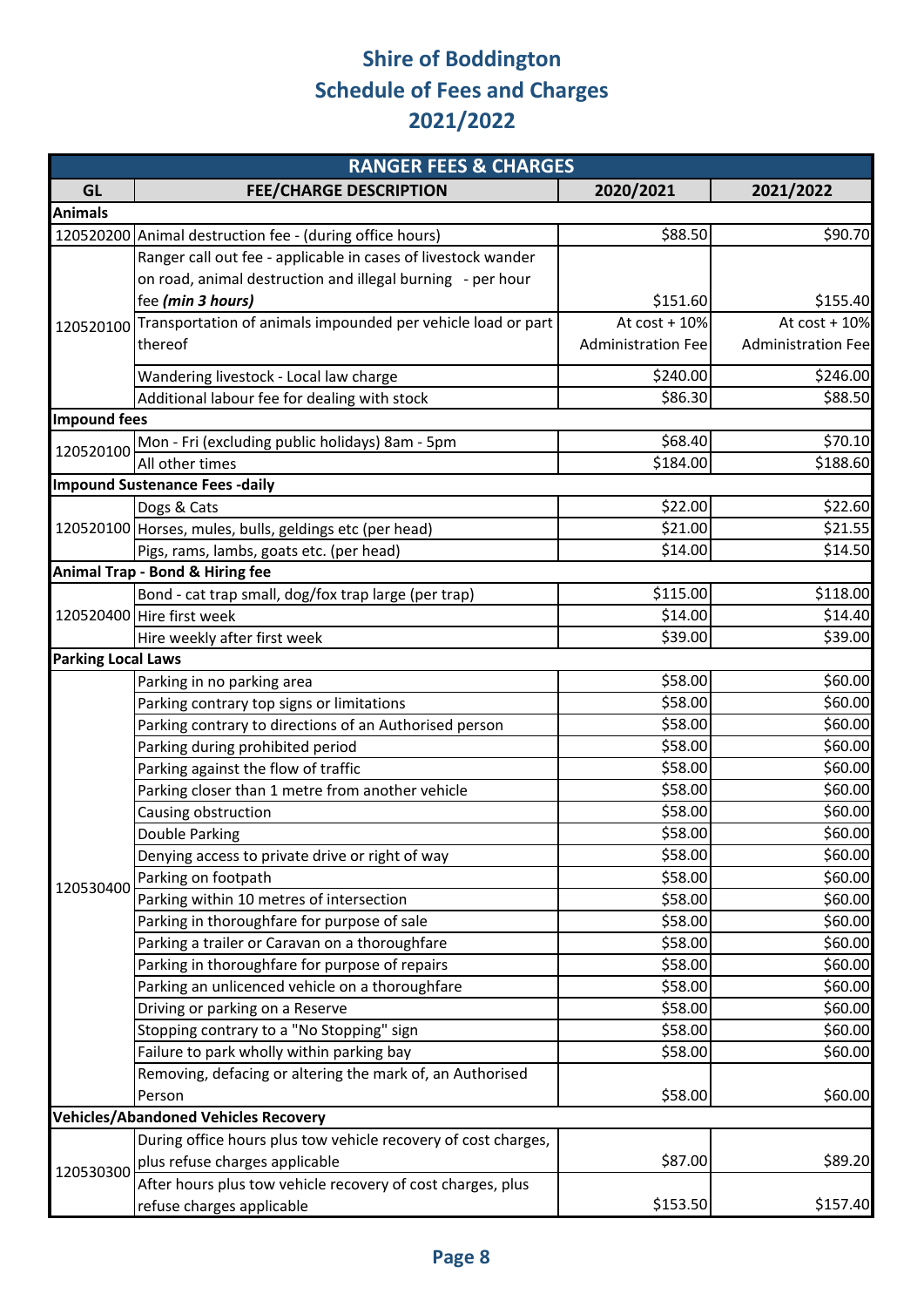|           | <b>DOG REGISTRATION FEES &amp; CHARGES</b>              |           |          |          |              |                  |          |  |
|-----------|---------------------------------------------------------|-----------|----------|----------|--------------|------------------|----------|--|
| GL        | <b>FEE/CHARGE DESCRIPTION</b>                           | 2020/2021 |          |          | 2021/2022    |                  |          |  |
|           | Dog Registration - all expire on 31st October each year | 1 Year    | 3 Years  | Lifetime | 1 Year       | 3 Years          | Lifetime |  |
|           | Unsterilised                                            | \$50.00   | \$120.00 | \$250.00 |              | \$50.00 \$120.00 | \$250.00 |  |
|           | Sterilised                                              | \$20.00   | \$42.50  | \$100.00 | \$20.00      | \$42.50          | \$100.00 |  |
|           | Working dogs (25% of above rates)                       |           |          |          |              |                  |          |  |
|           | Unsterilised                                            | \$12.50   | \$30.00  | \$62.50  | \$12.50      | \$30.00          | \$62.50  |  |
|           | Sterilised                                              | \$5.00    | \$10.60  | \$25.00  | \$5.00       | \$10.60          | \$25.00  |  |
| 120520300 | Pensioner concession (50%)                              |           |          |          |              |                  |          |  |
|           | Unsterilised                                            | \$25.00   | \$60.00  | \$125.00 | \$25.00      | \$60.00          | \$125.00 |  |
|           | Sterilised                                              | \$10.00   | \$21.25  | \$50.00  | \$10.00      | \$21.25          | \$50.00  |  |
|           | Pensioner - Working Dogs (50% of Working dogs)          |           |          |          |              |                  |          |  |
|           | Unsterilised                                            | \$6.25    | \$15.00  | \$31.25  | \$6.25       | \$15.00          | \$31.25  |  |
|           | Sterilised                                              | \$2.50    | \$5.30   | \$12.50  | \$2.50       | \$5.30           | \$12.50  |  |
|           | Registration of dog kept in approved kennel             | \$200.00  | N/A      |          | N/A \$200.00 | N/A              | N/A      |  |

**\*All Dog registration fees are legislated in the Dog Act**

| <b>CAT REGISTRATION FEES &amp; CHARGES</b>              |                               |           |         |            |           |         |                   |
|---------------------------------------------------------|-------------------------------|-----------|---------|------------|-----------|---------|-------------------|
| <b>GL</b>                                               | <b>FEE/CHARGE DESCRIPTION</b> | 2020/2021 |         |            | 2021/2022 |         |                   |
| Cat Registration - all expire on 31st October each year |                               | 1 Year    | 3 Years | Lifetime I | 1 Year    |         | 13 Years Lifetime |
| 120520350 Sterilised                                    |                               | \$20.00   | \$42.50 | \$100.00   | \$20.00   | \$42.50 | \$100.00          |
| <b>Pensioner concession (50%)</b>                       |                               | 1 Year    | 3 Years | Lifetime   | 1 Year    |         | 13 Years Lifetime |
| 120520350 Sterilised                                    |                               | \$10.00   | \$21.25 | \$50.00    | \$10.00   | \$21.25 | \$50.00           |

**\*All Cat registration fees are legislated in the Cat Act**

**\*\* Any and all veterinary fees and charges will be passed on to the owner of the animal plus** 

**any staff time to transport and retrieve the animal**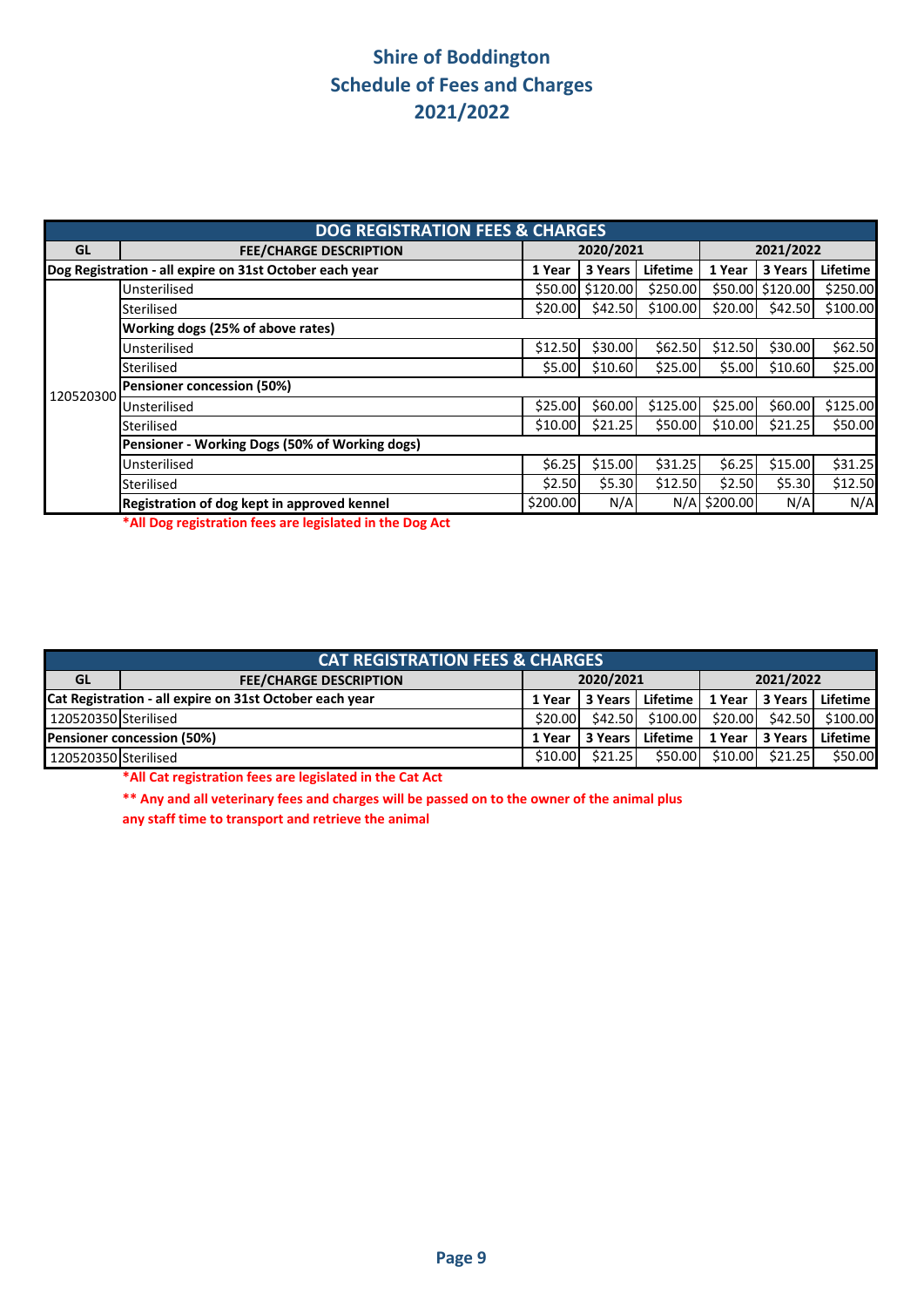| <b>REFUSE CHARGES</b> |                                                                        |           |           |  |  |  |
|-----------------------|------------------------------------------------------------------------|-----------|-----------|--|--|--|
| <b>GL</b>             | <b>FEE/CHARGE DESCRIPTION</b>                                          | 2020/2021 | 2021/2022 |  |  |  |
|                       | Kerbside Refuse & Recycling Charges (No GST)                           |           |           |  |  |  |
| 121010100             | Domestic Kerbside Refuse & Recycling Collection                        | \$321.00  | \$329.00  |  |  |  |
| 121020400             | Commercial Kerbside Refuse & Recycling Collection                      | \$321.00  | \$329.00  |  |  |  |
|                       | Commecial/Domestic Additional Kerbside Refuse Bin & additional         |           |           |  |  |  |
| 121010600             | recycling bin service cost (Bins included in price)                    | \$321.00  | \$329.00  |  |  |  |
| 121010100             | Domestic Refuse WITHOUT kerbside recycling collection                  | \$252.00  | \$260.00  |  |  |  |
| 121020400             | Commercial Refuse WITHOUT kerbside recycling collection                | \$252.00  | \$260.00  |  |  |  |
| 121010100             | Kerbside Recycling Bin service only Domestic                           | \$79.00   | \$85.00   |  |  |  |
| 121020400             | Kerbside Recycling Bin service only Commercial                         | \$79.00   | \$85.00   |  |  |  |
| 121010600             | Additional Kerbside Recycling Bin service only Domestic or             |           |           |  |  |  |
|                       | Commercial                                                             | \$79.00   | \$85.00   |  |  |  |
|                       | <b>Eligible Pensioners/Seniors</b>                                     |           |           |  |  |  |
| 121010100             | Kerbside Refuse & Recycling Collection on rate notice                  | \$179.00  | \$185.00  |  |  |  |
|                       | Additional Kerbside Refuse Bin & additional recycling bin service cost |           |           |  |  |  |
| 121010600             | (Bins included in price)                                               | \$321.00  | \$330.00  |  |  |  |
| 121010100             | Domestic Refuse WITHOUT kerbside recycling collection                  | \$126.00  | \$130.00  |  |  |  |
| 121010100             | Additional Refuse Bin service only (Bin included in price)             | \$252.00  | \$260.00  |  |  |  |
| 121010100             | Kerbside Recycling Bin service only Domestic                           | \$79.00   | \$85.00   |  |  |  |
| 121010100             | Additional Kerbside Recycling Bin service only Domestic                | \$79.00   | \$85.00   |  |  |  |

**\*Lost/Stolen/Damaged bins will be charged to the ratepayer at cost**

| <b>TIP REFUSE CHARGES</b> |                                                                    |             |              |  |  |
|---------------------------|--------------------------------------------------------------------|-------------|--------------|--|--|
| GL                        | <b>FEE/CHARGE DESCRIPTION</b>                                      | 2020/2021   | 2021/2022    |  |  |
| 121010300                 | Each ticket = disposal of 1m3 of any type of waste                 | \$25.00     | \$26.00      |  |  |
| 121010300                 | Each wheely bin ticket = 0.230m3 of any waste                      | \$6.30      | \$7.00       |  |  |
| $\overline{\phantom{a}}$  | Clean Green Waste - Domestic                                       | <b>FREE</b> | <b>FREE</b>  |  |  |
| 121010300                 | Clean Green Waste - Commercial per 1m3                             | \$5.80      | \$6.00       |  |  |
|                           | Clean Green Waste - Commercial mulched                             | <b>FREE</b> | <b>FREE</b>  |  |  |
| 121010300                 | If green waste is unable to be mulched per 1m3                     | \$25.00     | \$26.00      |  |  |
| 121010300                 | Asbestos burial per m3                                             | \$168.00    | \$172.00     |  |  |
| 121020500                 | Septage per litre (cents)                                          | \$0.07      | \$0.10       |  |  |
| 121010300                 | Vehicle bodies - car 3 tickets                                     | \$76.00     | \$78.00      |  |  |
| 121010300                 | Vehicle bodies - truck 6 tickets                                   | \$152.00    | \$156.00     |  |  |
|                           | Out of hours supervision refuse site access by prior appointment - |             |              |  |  |
| 121020500                 | per hour or part thereof - minimum 1 hour                          | \$86.00     | \$88.00      |  |  |
|                           | Non-Commercial Mattress Disposal                                   |             | <b>FREE</b>  |  |  |
| 121010300                 | <b>Commercial Mattress Disposal</b>                                |             | Not Accepted |  |  |

**\*Any refuse without a ticket will incur a \$10 surcharge if not** 

**settled within a week**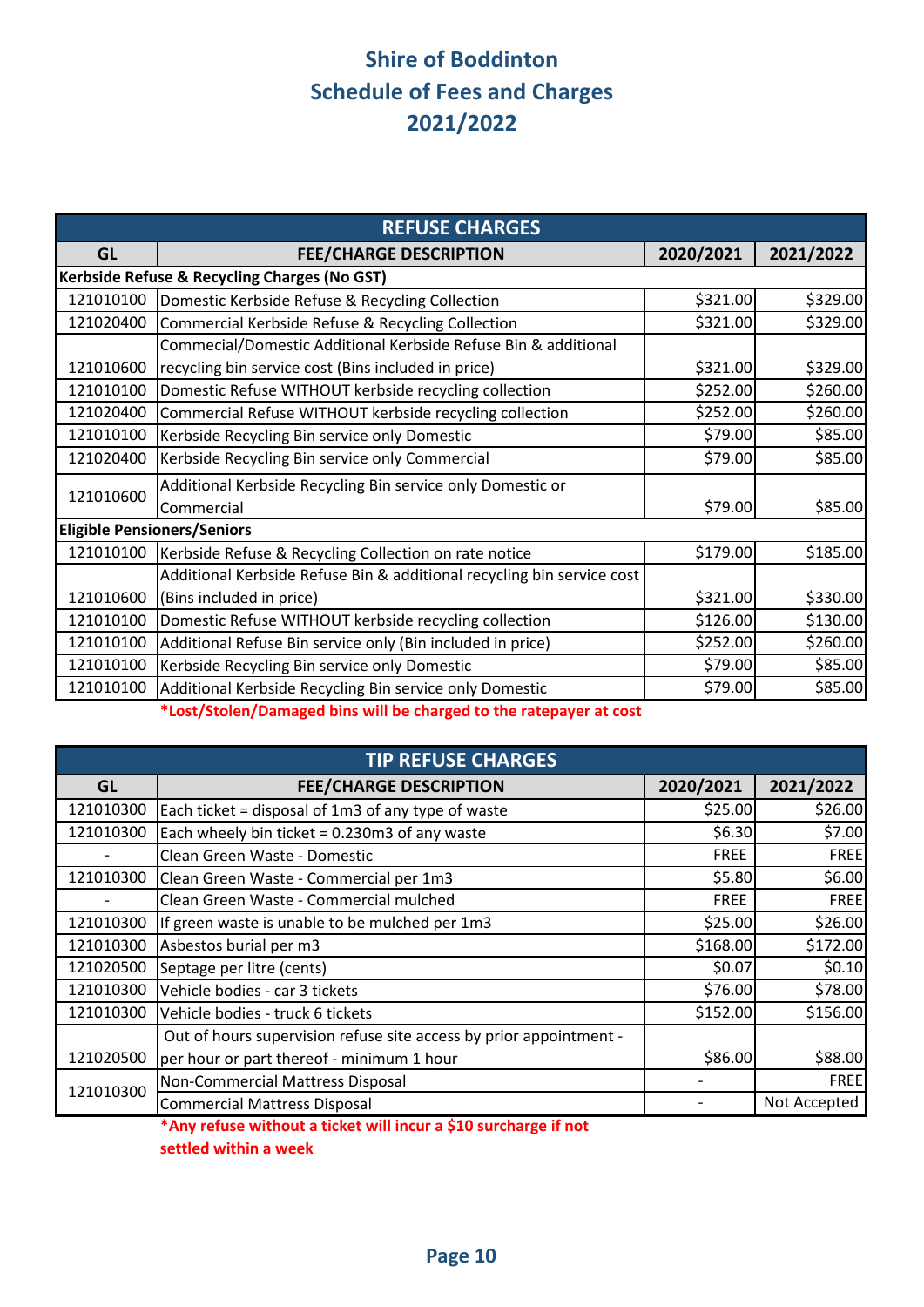| <b>HEALTH CHARGES</b>                                                                                  |                                                                     |            |            |  |  |
|--------------------------------------------------------------------------------------------------------|---------------------------------------------------------------------|------------|------------|--|--|
| <b>GL</b>                                                                                              | <b>FEE/CHARGE DESCRIPTION</b>                                       | 2020/2021  | 2021/2022  |  |  |
|                                                                                                        | Stallholders Permit per annum                                       | \$505.00   | \$518.00   |  |  |
| 120751000                                                                                              | Stallholders/Traders permit per day (or part thereof)               | \$51.00    | \$52.00    |  |  |
|                                                                                                        | Stallholders permit per day (or part thereof) community /non profit |            | \$0.00     |  |  |
|                                                                                                        | <b>Traders Permit</b>                                               | \$1,010.00 | \$1,035.00 |  |  |
|                                                                                                        | Offensive Trade Licence other eg Piggery per annum                  | \$263.00   | \$279.00   |  |  |
|                                                                                                        | 121030100 Septic Tank Applications - Local Govt Report              | \$132.00   | \$135.00   |  |  |
|                                                                                                        | 121340100 Construction of Annex or shed at Caravan Park             | \$111.00   | \$114.00   |  |  |
|                                                                                                        | 121218200 Rural numbering (at time of Building Licence submitted)   | \$91.00    | \$93.00    |  |  |
|                                                                                                        | Lodging House Licence 6-15 persons per annum                        | \$66.00    | \$68.00    |  |  |
|                                                                                                        | 121340100 Lodging House Licence 16-25 persons per annum             | \$132.00   | \$135.00   |  |  |
|                                                                                                        | Lodging House Licence 26+ persons per annum                         | \$192.00   | \$197.00   |  |  |
| 120751000                                                                                              | <b>Water Testing</b>                                                | \$91.00    | \$93.00    |  |  |
|                                                                                                        | Water Testing travel per klm                                        | \$0.9108   | \$0.9336   |  |  |
|                                                                                                        | 121340150 Swimming Pool inspections (2nd Inspection if required)    | \$91.00    | \$93.00    |  |  |
|                                                                                                        | 172212100 Kerb/Footpath Bond                                        | \$2,330.00 | \$2,388.00 |  |  |
|                                                                                                        | Monthly Building Licences Report (email) per annum                  | \$290.00   | \$297.00   |  |  |
| Application to construct or install an apparatus for the treatment of sewage (Septic Tank Application) |                                                                     |            |            |  |  |
| 121030100                                                                                              | Application fee - Statutory Fee*                                    | \$118.00   | \$118.00   |  |  |
|                                                                                                        | Inspection fee - Statutory Fee*                                     | \$118.00   | \$118.00   |  |  |

**\* Indicates Statutory Fee and can only be increased by legislation**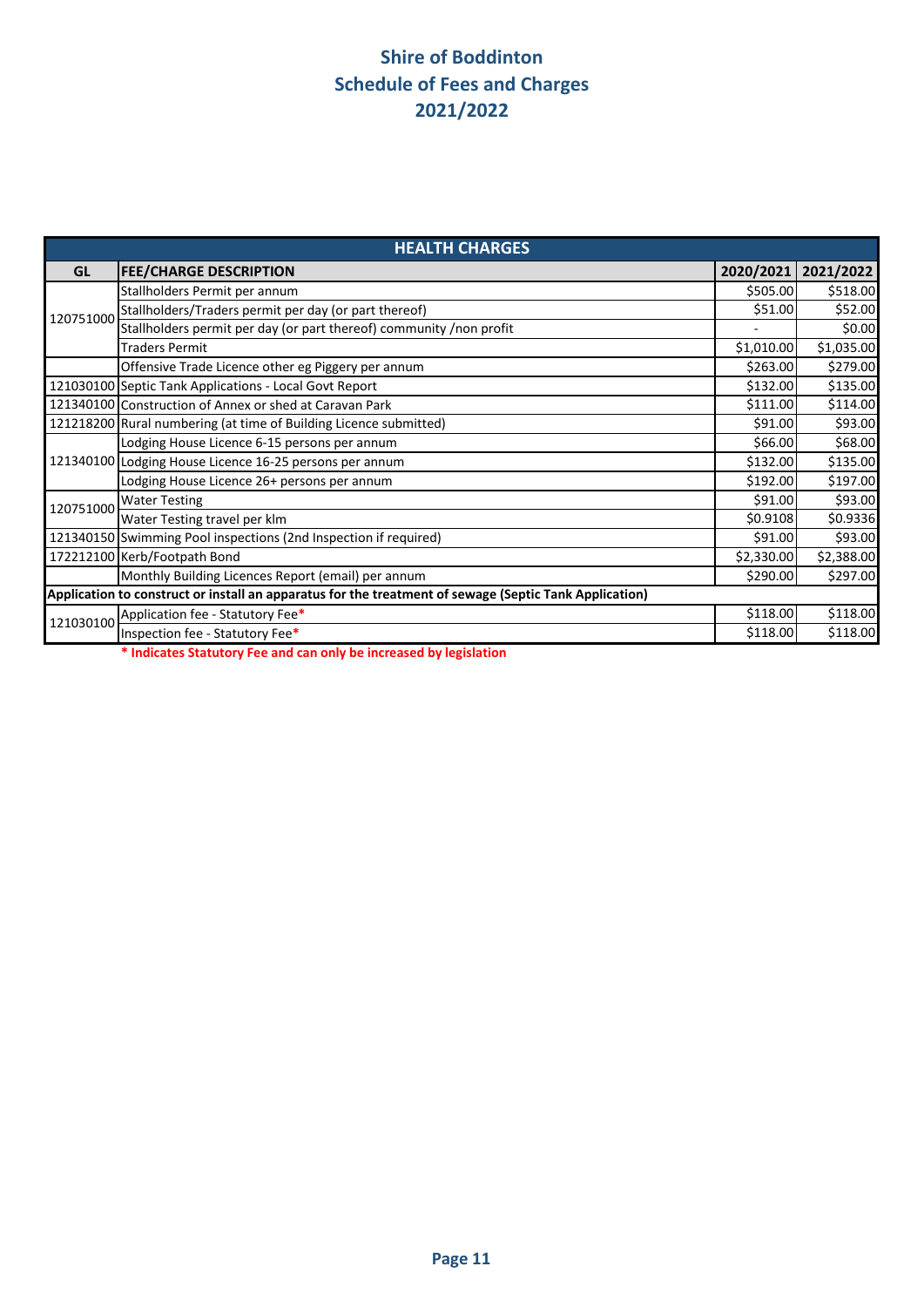| <b>TOWN PLANNING FEES &amp; CHARGES</b> |                                                                                  |                                        |  |  |  |
|-----------------------------------------|----------------------------------------------------------------------------------|----------------------------------------|--|--|--|
| GL                                      | <b>FEE/CHARGE DESCRIPTION</b>                                                    | 2021/2022                              |  |  |  |
|                                         | <b>Development Application Fees</b>                                              |                                        |  |  |  |
|                                         | No more than \$50,000                                                            | \$147.00                               |  |  |  |
|                                         | More than \$50,000 but less than \$500,000                                       | 0.32% of estimate                      |  |  |  |
| 121040100                               | More than \$500,000 but less than \$2.5m                                         | \$1,700 + 0.257% every \$1 over \$0.5m |  |  |  |
|                                         | More than \$2.5m but less than \$5m                                              | \$7,161 + 0.206% every \$1 over \$2.5m |  |  |  |
|                                         | More than \$5m but less than \$21.5m                                             | \$12,633 + 0.123% every \$1 over \$5m  |  |  |  |
|                                         | More than \$21.5m                                                                | \$34,196.00                            |  |  |  |
|                                         | <b>Miscellaneous Development Applications</b>                                    |                                        |  |  |  |
|                                         | Single dwelling (with approved buidling envelope or complying with setbacks)     | \$147.00                               |  |  |  |
|                                         | Ancillary Accomodation/Granny Flat/Caretakers Dwelling                           | \$147.00                               |  |  |  |
|                                         | Farm-stay/Bed & Breakfast/Holiday Cottage (in existing residence)                | \$308.00                               |  |  |  |
|                                         | Application for home occupation                                                  | \$222.00                               |  |  |  |
|                                         | <b>Industry Cottage</b>                                                          | \$222.00                               |  |  |  |
|                                         | Sign Application Fee                                                             | \$147.00                               |  |  |  |
|                                         | Relocation of a Building envelope                                                | \$308.00                               |  |  |  |
|                                         | Setback reduction (in addition to other fees)                                    | \$147.00                               |  |  |  |
|                                         | Application for change of use or for change of a non-conforming use where no new |                                        |  |  |  |
|                                         | 121040100 development is occuring                                                | \$295.00                               |  |  |  |
|                                         | <b>Alfresco Dining</b>                                                           | \$147.00                               |  |  |  |
|                                         | Extending conditional Development Approval/Renewal Fee                           | \$73.00                                |  |  |  |
|                                         | <b>Extractive Industry</b>                                                       | \$758.00                               |  |  |  |
|                                         | Timber Plantation - value of development based on estimated minimum costs of     |                                        |  |  |  |
|                                         | development of \$1,200 per planted hectare                                       | \$600.00                               |  |  |  |
|                                         | Rural Use/Industry a) 'P' use in LPS No. 2                                       | \$147.00                               |  |  |  |
|                                         | Rural Use/Industry b) 'AA' or "SA" use in LPS No. 2                              | \$470.00                               |  |  |  |
|                                         | Strata Title Fees a) For a certificate under Section 5B(2)                       | \$121.00                               |  |  |  |
|                                         | Strata Title Fees b) For a certificate under Section 8A(f) or 9(3)               | \$121.00                               |  |  |  |
|                                         | <b>Development Assessment Panel (DAP)</b>                                        |                                        |  |  |  |
|                                         | Not less than \$2m and less than \$7m                                            | \$5,701.00                             |  |  |  |
|                                         | Not less than \$7m and less than \$10m                                           | \$8,801.00                             |  |  |  |
|                                         | Not less than \$10m and less than \$12.5m                                        | \$9,576.00                             |  |  |  |
| 121040100                               | Not less than \$12.5m and less than \$15m                                        | \$9,849.00                             |  |  |  |
|                                         | Not less than \$15m and less than \$17.5m                                        | \$10,122.00                            |  |  |  |
|                                         | Not less than \$17.5m and less than \$20m                                        | \$10,397.00                            |  |  |  |
|                                         | \$20m or more                                                                    | \$10,670.00                            |  |  |  |
|                                         | An application under regulation 17 (Form 2: Amendment)                           | \$245.00                               |  |  |  |

**\*NB: Town Planning fees are set by legislation and the fee applicable at the time will be charged**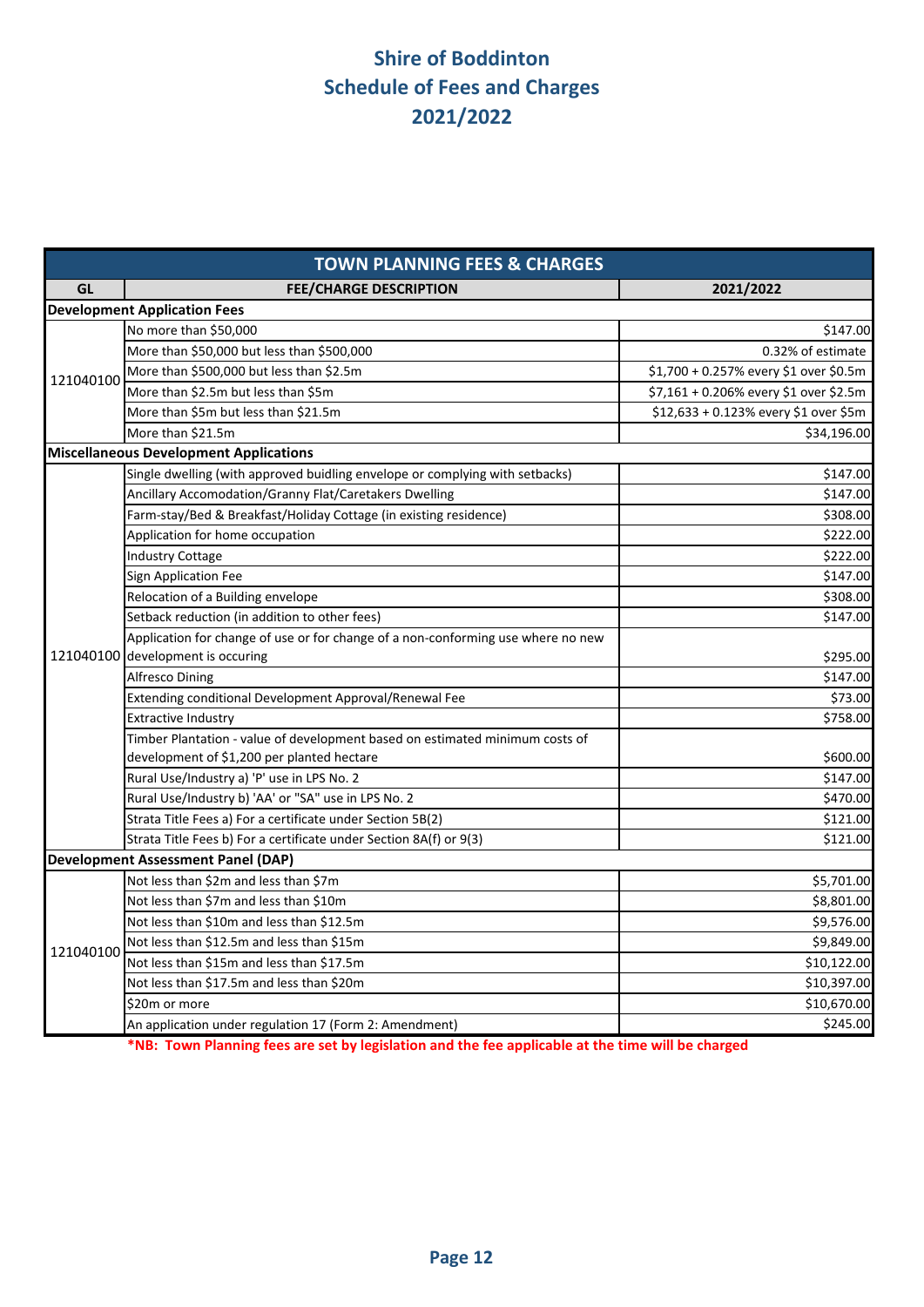| <b>TOWN PLANNING FEES &amp; CHARGES</b> |                                                                                     |            |  |  |
|-----------------------------------------|-------------------------------------------------------------------------------------|------------|--|--|
| <b>GL</b>                               | <b>FEE/CHARGE DESCRIPTION</b>                                                       | 2021/2022  |  |  |
|                                         | <b>Scheme Amendments/Structure Plan</b>                                             |            |  |  |
|                                         | <b>Basic Amendment</b>                                                              | \$600.00   |  |  |
|                                         | <b>Standard Amendment</b>                                                           | \$2,750.00 |  |  |
|                                         | <b>Complex Amendment</b>                                                            | \$5,000.00 |  |  |
|                                         | <b>Basic Structure Plan</b>                                                         | \$1,000.00 |  |  |
|                                         | <b>Standard Structure Plan</b>                                                      | \$2,750.00 |  |  |
|                                         | 121040100 Complex Structure Plan                                                    | \$5,000.00 |  |  |
|                                         | <b>Revised Basic Structure Plan</b>                                                 | \$600.00   |  |  |
|                                         | <b>Revised Standard Structure Plan</b>                                              | \$2,750.00 |  |  |
|                                         | Revised Complex Structure Plan                                                      | \$5,000.00 |  |  |
|                                         | Local Development Plans                                                             | \$2,750.00 |  |  |
|                                         | Revised Local Development Plans                                                     | \$600.00   |  |  |
| <b>Subdivisions</b>                     |                                                                                     |            |  |  |
|                                         | <b>Clearance Certificates</b>                                                       |            |  |  |
|                                         | Up to 5 lots (per lot)                                                              | \$73.00    |  |  |
|                                         | 6 - 195 lots (per lot) first 5                                                      | \$73.00    |  |  |
|                                         | 121040100 6 - 195 lots (per lot) thereafter                                         | \$35.00    |  |  |
|                                         | More than 195 lots (total)                                                          | \$7,393.00 |  |  |
|                                         | Engineering Supervision Fees % contract price                                       | 1.50%      |  |  |
|                                         | Maintenance Bond (held for 12 months) % contract price                              | 4.00%      |  |  |
| <b>Other Planning Fees</b>              |                                                                                     |            |  |  |
|                                         | Issue of Zoning certificate                                                         | \$73.00    |  |  |
|                                         | Section 40 Certificate                                                              | \$82.00    |  |  |
|                                         | Issue of property settlement questionnaire                                          | \$73.00    |  |  |
| 121040100                               | Issue of written planning advice                                                    | \$73.00    |  |  |
|                                         | Certificate of Title Search                                                         | \$85.00    |  |  |
|                                         | Permanent Road Reserve closure + Advertising Costs                                  | \$1,000.00 |  |  |
|                                         | Cash in lieu of car parking per car park bay                                        | \$4,372.00 |  |  |
|                                         | Cash in lieu of car parking per car park bay - land construction and drainage costs | Allowance  |  |  |
|                                         | <b>Planning Documents (all on website)</b>                                          |            |  |  |
|                                         | Local Planning Scheme Text & Maps                                                   | \$100.00   |  |  |
|                                         | <b>Local Planning Strategy</b>                                                      | \$100.00   |  |  |
|                                         | 121040100 Boddington-Ranford Townsite Strategy                                      | \$100.00   |  |  |
|                                         | Municipal Heritage Inventory                                                        | \$100.00   |  |  |
|                                         | <b>Flood Strategy</b>                                                               | \$100.00   |  |  |

**\*NB: Town Planning fees are set by legislation and the fee applicable at the time will be charged**